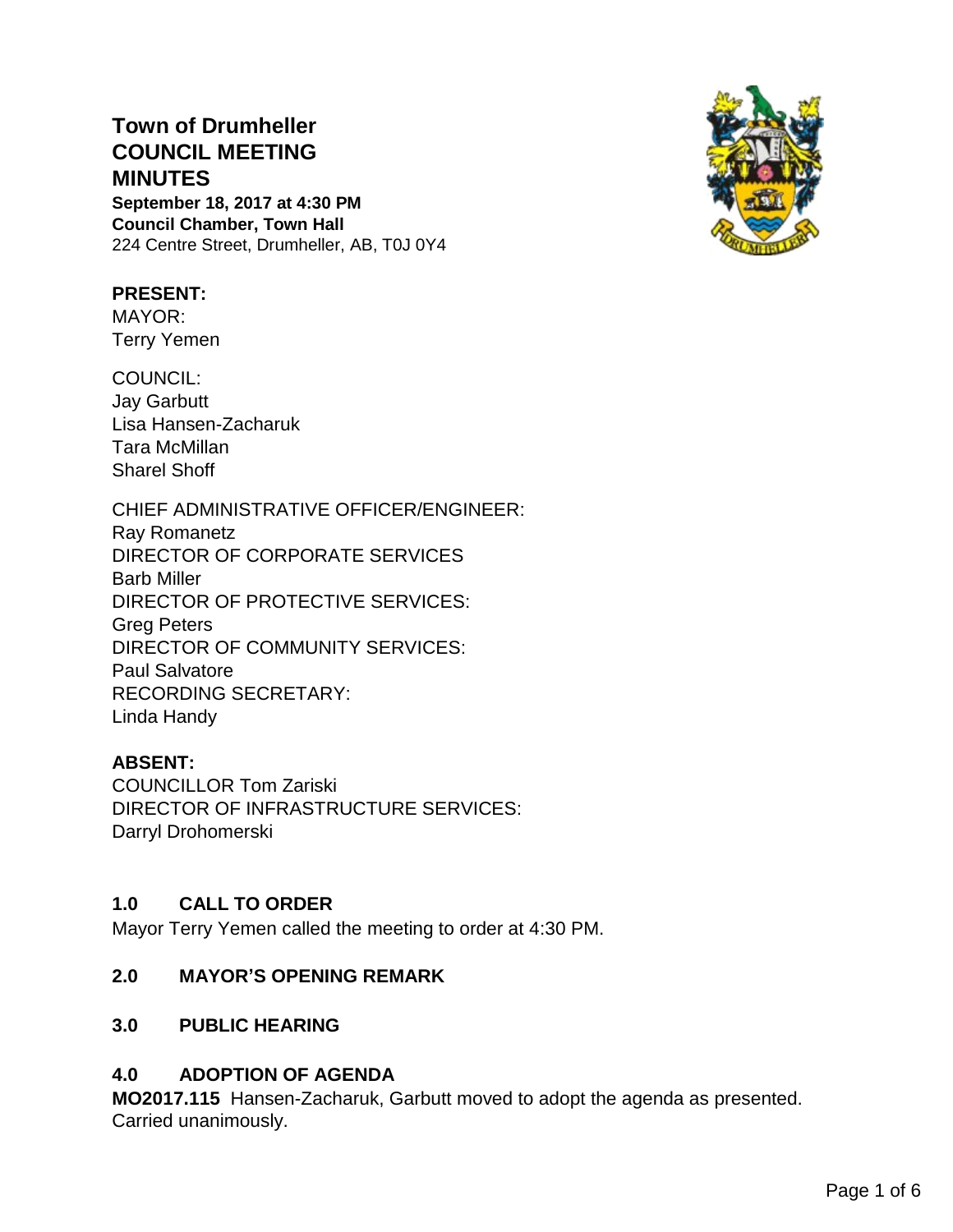# **5.0 MINUTES**

## **5.1. ADOPTION OF REGULAR COUNCIL MEETING MINUTES**

5.1.1 Regular Council Meeting Minutes of September 5, 2017

**MO2017.116** McMillan, Shoff moved to adopt the Regular Council Meeting Minutes of September 5, 2017 as presented. Carried unanimously.

### **5.2. MINUTES OF MEETING PRESENTED FOR INFORMATION**

5.2.1 Municipal Planning Commission Meeting Minutes of July 27, 2017

### **5.3. BUSINESS ARISING FROM THE MINUTES**

#### **6.0 DELEGATIONS**

### **7.0 COMMITTEE OF THE WHOLE RECOMMENDATIONS**

7.1 Request for cancellation of Regular Council / Committee of the Whole Meetings until the October 30, 2017 Organizational Meeting with the option for Mayor Yemen to call the October 2<sup>nd</sup>, 2017 Regular Council Meeting, if required.

Mayor Yemen asked for a motion for an election recess of Council meetings. No motion came forward.

### **8.0 REQUEST FOR DECISION REPORTS**

### **8.1 CAO**

#### 8.1.1 Asset Management Policy C-03-17

R. Romanetz advised that Council at their meeting of September 5, 2017 passed the Infrastructure Financing Strategy. Administration has been working on an asset management framework for the past two (2) years. He explained that the policy provides direction to staff and confirms that Council will annually approve the levels of service incorporting risk, financial, and community input that aligns with the community vision and goals. He further explained that the CAO and executive team will implement the asset management policy based on direction given by Council. He explained that based on discussion held at the FCM, it was indicated that a grant will be available for all municipalities up to \$50,000 for the implementation of an asset management system and that an asset management plan may have to be in place as a requirement for the gas tax grant. He noted that Administration still has to map out the detailed plans for stormwater, etc. If approved, the dollars will be used to complete the remaining work over the next eight (8) months to one (1) year.

**MO2017.117** Shoff, Hansen-Zacharuk moved to approve the Asset Management Policy C-03-17 as presented. Carried unanimously.

#### 8.1.2 Royal Tyrrell Museum Odour Problem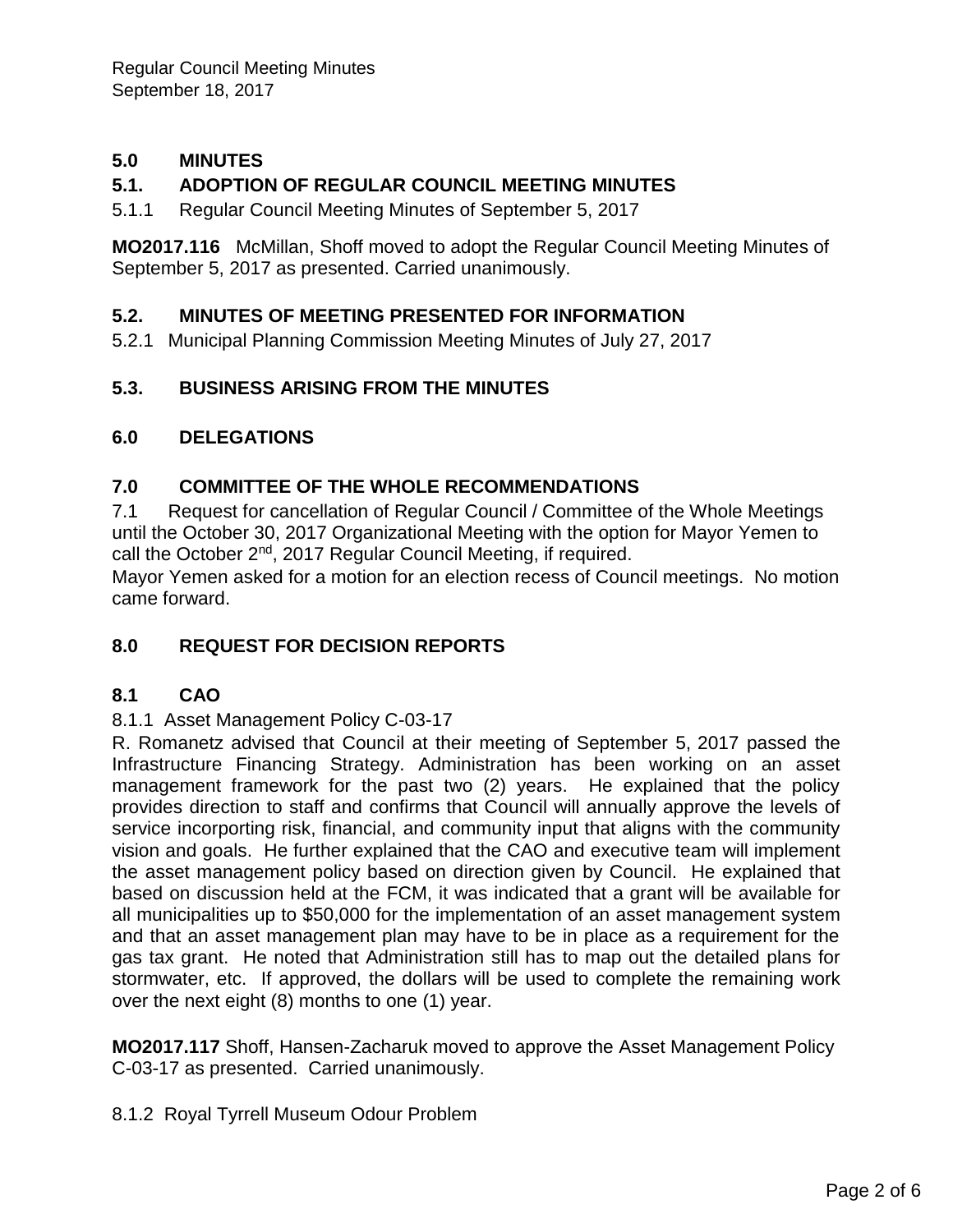R. Romanetz advised that from discussions over the last years and direct contact with various Ministers in the past year, Alberta Infrastructure requested a Committee be formed to review solutions. He explained that the Town has been monitoring H2S levels on an ongoing basis and purchased an additional unit for continuous monitoring. He stated that there may have been two complaints this year but the key conclusion is that with chlorine being added into the system on a regular basis, the average monthly result is 2 ppm with some higher peaks. He further stated that although the chlorine appears to be working, the problem is not entirely resolved. Town Administration is of the opinion that a lift station needs to be installed to ensure that the waste is removed on a continual basis. He stated that the Province has agreed in principal that the equipment at the Museum will be upgraded to include a lift station as well as chlorine dispensing equipment which will match the pace of the flow and hopefully alleviate the odor issue. He explained that an agreement is being developed, formatted similar to the 1985 agreement when the Museum was constructed, that will identify the equipment and maximum levels of hydrogen sulfide. The Museum may need to use our certified operator to provide ongoing day to day maintenance. It is hopeful that an agreement will be in place by the end of the year with a firm commitment from the Province that the enhancements will be installed in the fall of 2018 / spring of 2019. He further noted that one cannot reasonably expect that there will be no H2S created however MPE Eng. recommends that the Town use a model that Calgary uses to hold other municipalities accountable for the reduction of H2S created. In response to a question regarding 5<sup>th</sup> and 19<sup>th</sup> Street odor problems, R. Romanetz advised that dollars are in the budget with the intention to install equipment to help reduce the odor at both locations. Another option tried in the past was a chemical product that was effective but extremely expensive. The Town will need to research equipment such as scrubbers that could provide a solution.

Councillor S. Shoff asked if the government will reimburse the Town's costs on monitoring the Museum's odor problem. R. Romanetz advised that the Province will be installing their own monitoring equipment and anything downstream from the Museum's proposed lift station will be the Town's responsibility for monitoring. He further advised that the resolution is considered to be a partnership with an agreement to find a solution by having the Province put in some significant capital dollars. He stated that recovery of Town dollars was never discussed.

#### 8.1.3 Update – Alberta Transportation Cross Walks

R. Romanetz advised that due to the significant traffic in Drumheller over the summer months and some concerns raised regarding the safety of some cross walks, in particular, at the Dairy Queen,  $12<sup>th</sup>$  Avenue SE and two additional ones identified Fas Gas/Dollar Store and north side of the bridge at the Travel Lodge, the Province was notified. Alberta Transportation met with Town Administration and as a result, they agreed to take steps to improve safety. He further explained that based on traffic volumes and turning movements, warrants for safety improvements are implemented under the Transportation Association of Canada manual. The Town has asked that the flashing lights be installed at both of the noted cross walks. Transportation agreed to do the review this fall, and if it warrants additional measures, they will be installed prior to June 2018. The Province has agreed that the permanent markings that was to last for a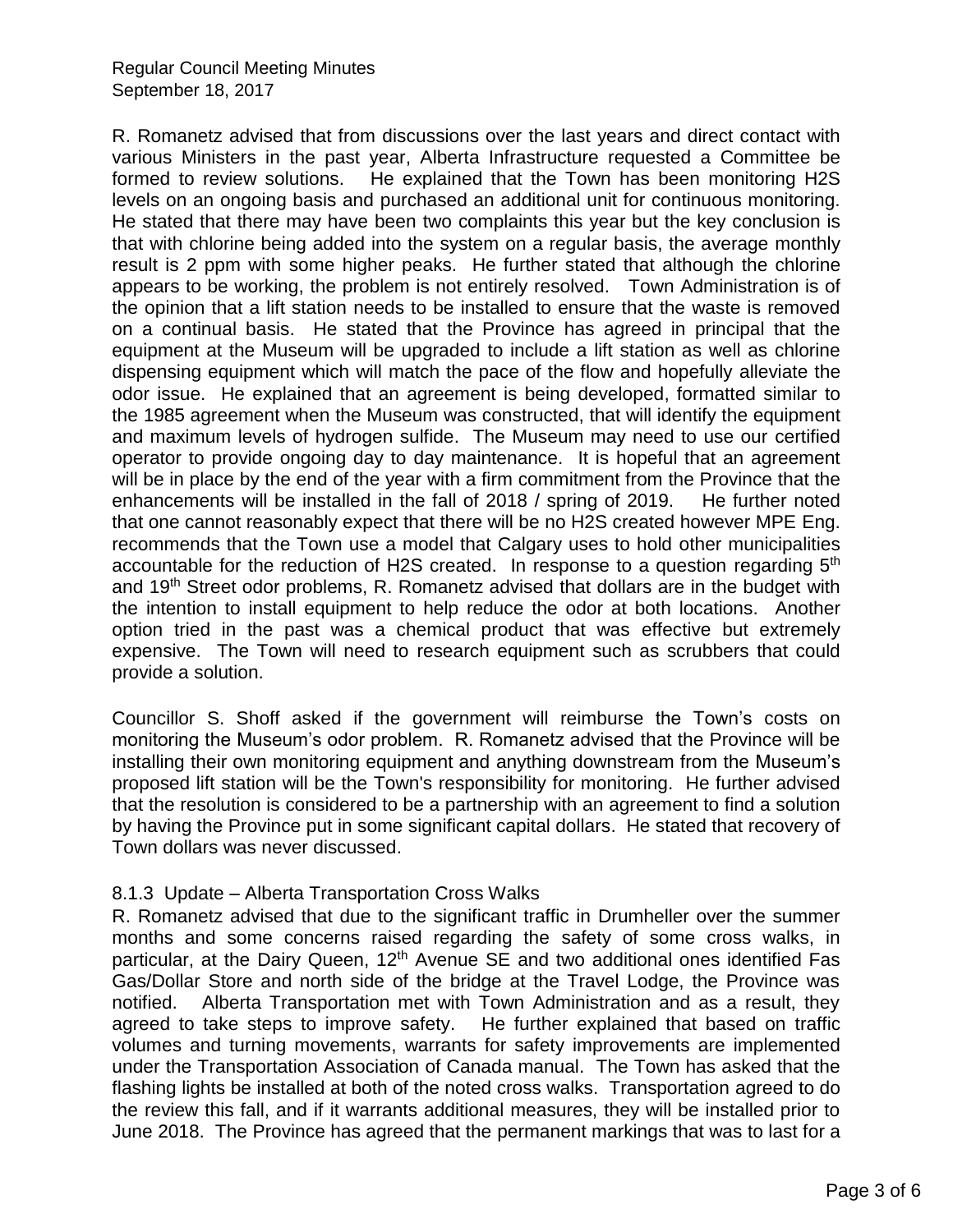Regular Council Meeting Minutes September 18, 2017

longer term, has worn off and the cross walks need improvements that are more visible. Councillor J. Garbutt stated that the two intersections identified are not the only issues. He stated that every cross walk in the Town that crosses a primary / secondary highways, needs to be addressed. R. Romanetz stated that two have been identified as the first priorities, and Transportation will overall improve the level of attention along the corridor with regards to pedestrian safety. Councillor L. Hansen-Zacharuk asked that the need for a sidewalk to Walmart be added to the list of priorities. R. Romanetz stated that this area is not on their agenda however Transportation has asked the Town to have our consultants do a review on the need for a pedestrian trail from the old railway crossing from 25th Street in Midland to the Museum. They have identified this roadway as a priority because there are no shoulders and there have been a number of close calls. He further explained that there is a stretch of highway on SH838 to the golf course and by the Midland Hotel that are in poor shape and Transportation has agreed to cost these projects out with consideration given to have the work carried out in their three year cycle. Another priority area is the upgrading of the channelization from the bridge north as this roadway has not been worked on since the installation of medians in 1980.

# **8.2. DIRECTOR OF INFRASTRUCTURE SERVICES**

# **8.3. DIRECTOR OF CORPORATE SERVICES**

8.3.1 Request for Decision 2017 Municipal General Election – School Board Trustee B. Miller advised that Drumheller citizens will be voting for their local school board trustees as part of the municipal general election held every four (4) years. She stated that Section 3 of the Local Authority Elections Act (LAEA) authorizes elected authorities to conduct joint elections for voter convenience and for economies of scale. She further stated that Christ the Redeemer Catholic School Board has contacted her requesting a joint election and to conduct the school board trustee election on their behalf. In response to a question from Council, B. Miller stated that the Golden Hills School Division will share space with the Town but will be conducting their own election with the costs to be shared.

**MO2017.118** Kolafa, Hansen-Zacharuk moved that Council authorize the Returning Officer to enter into an agreement with Christ the Redeemer Catholic Schools to conduct the 2017 School Board Trustee election on their behalf. Carried unanimously.

### 8.3.2 Elks Club – Tax Recovery Property

B. Miller advised that the Town assumed title of the property known as the Elks Club and the adjacent parking lot as a result of tax arrears. She further advised that failing to receive any interest in a sale by tender in early summer and due to the building being in poor condition, Administration is of the opinion that the best option would be to proceed with the demolition of the building. The cost estimate to demolish the building is in the \$125,000 to \$150,000 range depending on the amount of coordination required with the utility companies. This cost would be funded through the operating budget with all costs allocated to the property tax roll. Should the Town opt to then sell the vacant property, although the sum of the current tax arrears and estimated demotion costs exceed the estimated value of the vacant property, a portion of the costs incurred would be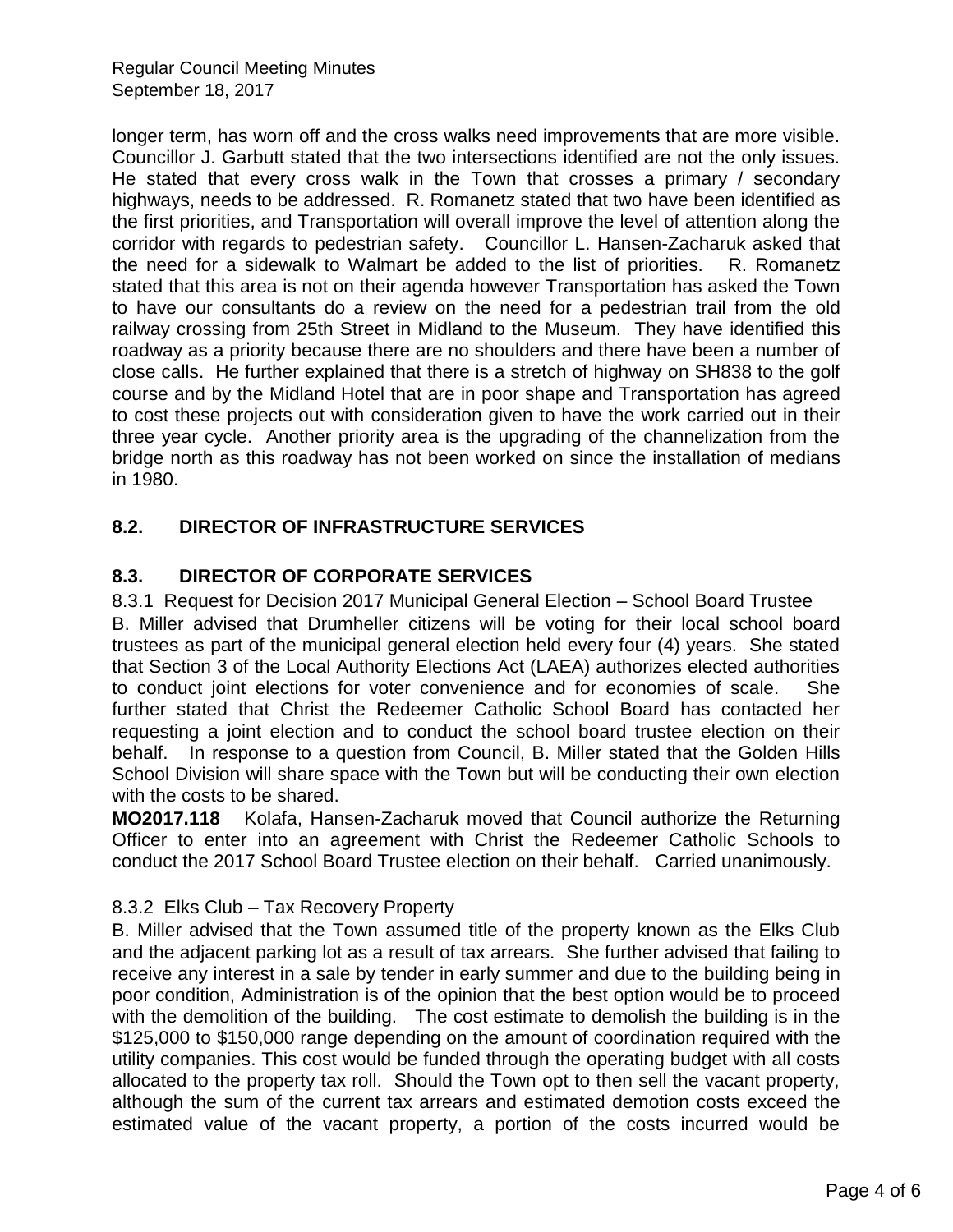Regular Council Meeting Minutes September 18, 2017

recoverable from the proceeds of the sale of the property. If Council approves the request to demolish the building, a formal tender will be issued.

**MO2017.119** Hansen-Zacharuk, Shoff moved that the Town proceed with the demolition of the Elks Club building. Carried unanimously.

#### **8.4. DIRECTOR OF COMMUNITY SERVICES**

#### **8.5 DIRECTOR OF PROTECTIVE SERVICES**

#### **9.0 PRESENTATION OF QUARTERLY REPORTS BY ADMINISTRATION**

- **10.0 PUBLIC HEARING DECISIONS**
- **11.0 UNFINISHED BUSINESS**

#### **12.0 NOTICE OF MOTION**

#### **13.0 COUNCILLOR REPORTS**

13.1 Councillor Jay Garbutt provided a report on his attendance at the Federation of Canadian Municipalities (FCM) held in May 2017 in Ottawa. He stated that the sessions he attended focused on government solutions and best practices for stakeholder engagement plan, statistics on poverty and how governments of all orders may not be addressing how to reduce poverty in their communities, citing Drumheller's lack of affordable housing and public transportation as local issues.

Councillor P. Kolafa provided a report on his attendance as well, noting that he toured facilities with innovated developments such as the Trail Waste Facility with a gas collection facility on top of their landfill by installing wells, and the Innovation Centre at Bayview Yards which was an old bus yard converted into workspace for 150 entrepreneurs. He attended sessions that focused on the Province's infrastructure bank which is not a replacement for grants, how to save money for low carbon and climate resilience – how industry has surpassed what the government is asking for and industry is asking the government to step up and a session on opportunities for adapting to climate change.

13.2 Councillor Sharel Shoff presented the minutes of the Economic Development Advisory Committee Meeting held on September 13, 2017, noting that in reference to the Hamilton rezoning, the EDAC has recommended to Council that future rezonings should be tabled for further study as necessary. She further advised that the EDAC wishes to seek alternatives to Cold Calling by working with board members to develop a prospecting strategy.

#### Questions from Council:

Councillor J. Garbutt asked P. Salvatore for an explanation on how the \$40,000 budget amendment for hiring of a contract position for cold calling has changed from Council's